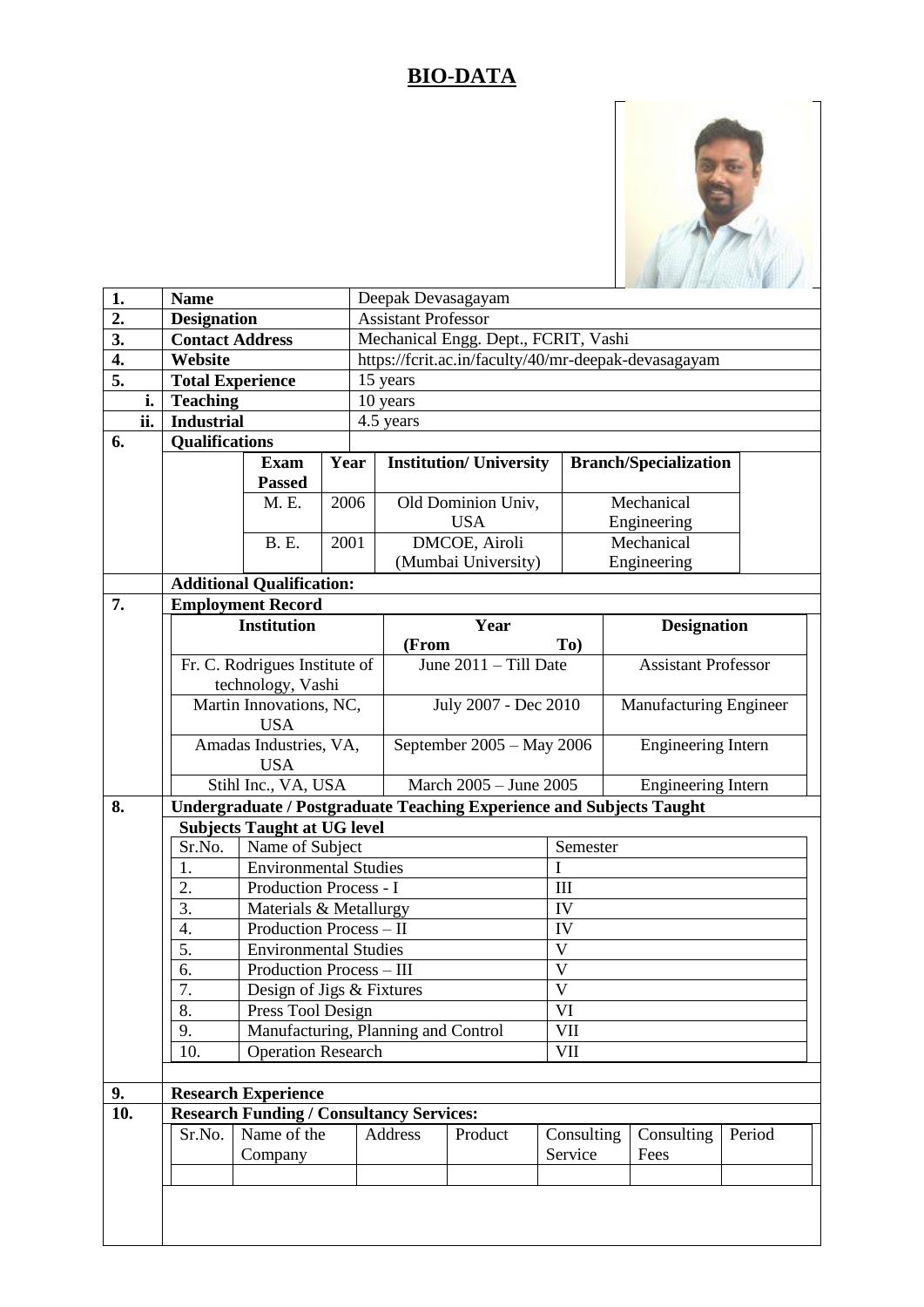|     |                                                                                                                                                                                                                                                                               | <b>Research Grants:</b>                                                                                                                                                                                                                                                                                                                                                                                                                                                                                                                                                                                                                                                                                                                                                                                                                                                                                                                                                                                                                                                                                                                                                                                                                                                                                                                                                 |                  |                                |                 |              |         |                  |  |  |  |  |
|-----|-------------------------------------------------------------------------------------------------------------------------------------------------------------------------------------------------------------------------------------------------------------------------------|-------------------------------------------------------------------------------------------------------------------------------------------------------------------------------------------------------------------------------------------------------------------------------------------------------------------------------------------------------------------------------------------------------------------------------------------------------------------------------------------------------------------------------------------------------------------------------------------------------------------------------------------------------------------------------------------------------------------------------------------------------------------------------------------------------------------------------------------------------------------------------------------------------------------------------------------------------------------------------------------------------------------------------------------------------------------------------------------------------------------------------------------------------------------------------------------------------------------------------------------------------------------------------------------------------------------------------------------------------------------------|------------------|--------------------------------|-----------------|--------------|---------|------------------|--|--|--|--|
|     | Sr.No.                                                                                                                                                                                                                                                                        | Name of Funding<br>Organization                                                                                                                                                                                                                                                                                                                                                                                                                                                                                                                                                                                                                                                                                                                                                                                                                                                                                                                                                                                                                                                                                                                                                                                                                                                                                                                                         | Type of<br>Grant |                                | Amount<br>(Rs.) | Year         | Project | Name of Research |  |  |  |  |
|     |                                                                                                                                                                                                                                                                               | <b>Technical Collaboration / Lab Funding with Industries</b>                                                                                                                                                                                                                                                                                                                                                                                                                                                                                                                                                                                                                                                                                                                                                                                                                                                                                                                                                                                                                                                                                                                                                                                                                                                                                                            |                  |                                |                 |              |         |                  |  |  |  |  |
|     | Sr.No.                                                                                                                                                                                                                                                                        | Name of the Funding<br>Organization                                                                                                                                                                                                                                                                                                                                                                                                                                                                                                                                                                                                                                                                                                                                                                                                                                                                                                                                                                                                                                                                                                                                                                                                                                                                                                                                     |                  |                                | Name of Project | Amount (Rs.) |         | Year             |  |  |  |  |
|     | 1.                                                                                                                                                                                                                                                                            | Tata Institute of<br><b>Fundamental Research</b><br>(TIFR), Mumbai                                                                                                                                                                                                                                                                                                                                                                                                                                                                                                                                                                                                                                                                                                                                                                                                                                                                                                                                                                                                                                                                                                                                                                                                                                                                                                      |                  | Design of Laser<br>Wall System |                 | Rs. 30000    |         | 2017-18          |  |  |  |  |
| 11. | 1.                                                                                                                                                                                                                                                                            | <b>Professional Societies Fellowship / Membership</b><br><b>ISHRAE</b>                                                                                                                                                                                                                                                                                                                                                                                                                                                                                                                                                                                                                                                                                                                                                                                                                                                                                                                                                                                                                                                                                                                                                                                                                                                                                                  |                  |                                |                 |              |         |                  |  |  |  |  |
| 12. | 2. IEI<br><b>Achievements / Awards / Position</b>                                                                                                                                                                                                                             |                                                                                                                                                                                                                                                                                                                                                                                                                                                                                                                                                                                                                                                                                                                                                                                                                                                                                                                                                                                                                                                                                                                                                                                                                                                                                                                                                                         |                  |                                |                 |              |         |                  |  |  |  |  |
|     | 1. "Design and Fabrication of Solar Water Purifier" 2014-15, Best Project award at<br>Fr.CRIT, Vashi<br>"Design & Development of Laser Wall Systems" 2018-19 which was awarded First<br>2.<br>Prize in Mechanical Engineering Group (Degree) of IEI BLC Silver Jubilee Award, |                                                                                                                                                                                                                                                                                                                                                                                                                                                                                                                                                                                                                                                                                                                                                                                                                                                                                                                                                                                                                                                                                                                                                                                                                                                                                                                                                                         |                  |                                |                 |              |         |                  |  |  |  |  |
| 13. | 1.<br>2.<br>3.<br>4.<br>5.<br>6.<br>7.<br>8.<br>9.                                                                                                                                                                                                                            | on 28 <sup>th</sup> February, 2020<br>Projects guided in UG/PG level<br>"Eco-Friendly Campus with Green Technology" 2011-12<br>"Data Acquisition System for Internal Combustion Engine" 2011-12<br>"Effects of Parameters on Oil content and Growth of Algae "2012-13"<br>"Design and Fabrication of Scissor Lift Trolley" 2012-13<br>"Design and Fabrication of Solar Water Purifier" 2014-15<br>"Design and Construction of Solar Powered Agricultural Pesticide Sprayer" 2014-15<br>"Design and Fabrication of Solar Desalinator" 2015-16<br>"Design and Fabrication of Keyway Cutting Fixture" 2015-16<br>"Automatic Drilling Machine" 2016-17<br>10. "Design and Fabrication of Laser Wall" 2017-18<br>11. "Design and Development of Laser Wall System" 2018-19<br>12. "Design and Fabrication of Fruit Sorting and Packaging Machine" 2019-20<br>13. "Design and Development of Thermal Battery Management System for Li ION<br>Batteries" 2020-21<br>14. "Design and Development of Water Cleaning Hovercraft" 2020-21<br>15. "Design and Development of Solar Water Heating using Plastic Waste" 2020-21<br>16. "Simulation of Manufacturing Process of a Cupboard" 2021-22<br>17. "Design and Development of Solar Panel Cleaning Robot" 2021-22<br>18. "Toothpaste Refilling Device" 2021-22<br>19. "Autonomous Mobile CNC Robot for Plasma Cutting" 2021-22 |                  |                                |                 |              |         |                  |  |  |  |  |
| 14. | 1.<br>2.<br>3.<br>4.<br>5.<br>6.<br>7.<br>8.                                                                                                                                                                                                                                  | Short Term Training Programmes organized / attended<br>"Simulation of Manufacturing Systems" at Fr.CRCE, Bandra, held on 13 -14 March, 2015<br>"Digital manufacturing using DELMIA" in collaboration with Tata Technologies, at SPCE<br>Andheri (W), held on 23-28 May 2016<br>Organized "MEMS & Mechatronics STTP" at Fr. C. Rodrigues Institute of Technology,<br>Vashi, held on Jan 2 <sup>nd</sup> to 7 <sup>th</sup> , 2018<br>"Additive Manufacturing Digital Transformation" organized by 3D Engineering<br>Automation LLP, Pune, held on 24 April 2020<br>"Advanced Material Characterization Techniques" organized by Department of Mechanica<br>Engineering, Lendi Institute of Engineering & Technology, held on 28-30 May 2020<br>"Advanced Research Challenges in Materials Science" organized by Mechanical<br>Department, Sri Vasavi Engineering College & JNTU, held on "1-6 June 2020.<br>Organized "Career in Project Management" at Fr. C. Rodrigues Institute of Technology,<br>Vashi, held on 14 June, 2020<br>"Inculcating Universal Human Values in Technical Education" organized by All India<br>Council for Technical Education(AICTE) from 14 June, 2021 to 18 June, 2021.                                                                                                                                                                   |                  |                                |                 |              |         |                  |  |  |  |  |
| 15. |                                                                                                                                                                                                                                                                               | <b>List of Journal Papers Published</b>                                                                                                                                                                                                                                                                                                                                                                                                                                                                                                                                                                                                                                                                                                                                                                                                                                                                                                                                                                                                                                                                                                                                                                                                                                                                                                                                 |                  |                                |                 |              |         |                  |  |  |  |  |

 $\overline{\phantom{0}}$ 

 $\mathbf{r}$ 

 $\overline{\mathsf{T}}$